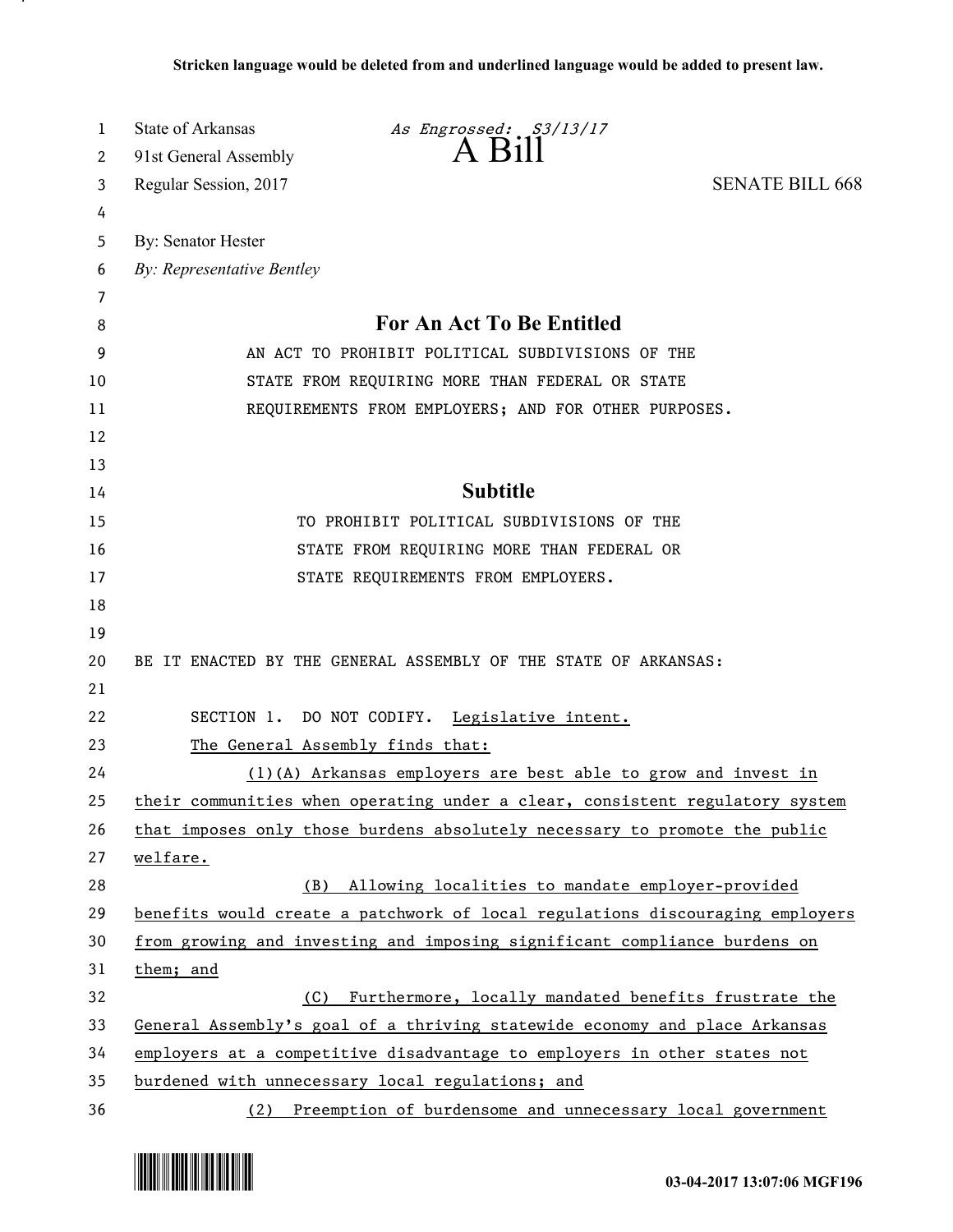As Engrossed: S3/13/17 SB668

| 1  | mandates on employers to provide employee benefits provides a stable          |
|----|-------------------------------------------------------------------------------|
| 2  | environment for Arkansas employers and promotes economic development.         |
| 3  |                                                                               |
| 4  | SECTION 2. Arkansas Code Title 11, Chapter 4, Subchapter 2, is amended        |
| 5  | to add an additional section to read as follows:                              |
| 6  | 11-4-221. Political subdivisions prohibited from requiring more than          |
| 7  | federal or state requirements from employers - Definitions.                   |
| 8  | (a) As used in this section:                                                  |
| 9  | (1) "Employee" means an individual employed in this state by an               |
| 10 | employer;                                                                     |
| 11 | (2)(A) "Employer" means an individual, sole proprietorship,                   |
| 12 | partnership, limited liability company, corporation, or other entity that     |
| 13 | does business in this state.                                                  |
| 14 | However, "employer" does not include a public<br>(B)                          |
| 15 | employer;                                                                     |
| 16 | "Employment benefit" means anything of value that an<br>(3)                   |
| 17 | employee may receive from an employer in addition to wages and salary,        |
| 18 | including without limitation:                                                 |
| 19 | Health, disability, retirement, profit-sharing, and<br>(A)                    |
| 20 | death benefits;                                                               |
| 21 | Group accidental death and dismemberment benefits;<br>(B)                     |
| 22 | Paid or unpaid days off from work for holidays, sick<br>(C)                   |
| 23 | leave, vacation, and personal necessity; and                                  |
| 24 | Terms of employment, notice of scheduling, attendance,<br>(D)                 |
| 25 | or leave policies;                                                            |
| 26 | "Political subdivision" means a county, city, or town in<br>(4)               |
| 27 | this state; and                                                               |
| 28 | "Public employer" means the State of Arkansas and each<br>(5)                 |
| 29 | political subdivision of the state.                                           |
| 30 | (b) A political subdivision shall not establish, mandate, or otherwise        |
| 31 | require an employer to provide to an employee a minimum or living wage rate   |
| 32 | or employment benefit                                                         |
| 33 | that exceeds the requirements of federal laws or regulations or state laws or |
| 34 | rules.                                                                        |
| 35 |                                                                               |
| 36 | SECTION 3. DO NOT CODIFY. Applicability.                                      |

2 03-04-2017 13:07:06 MGF196